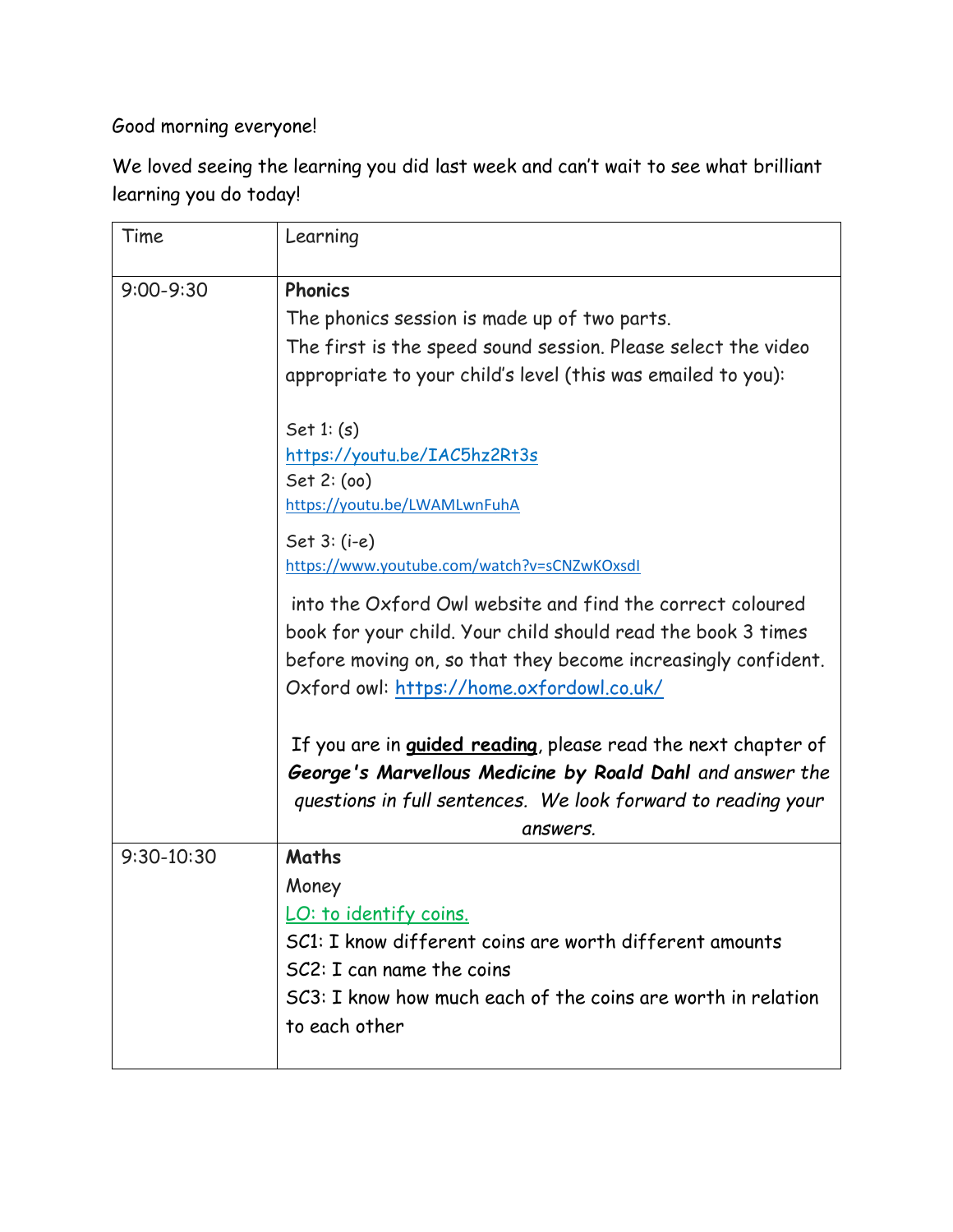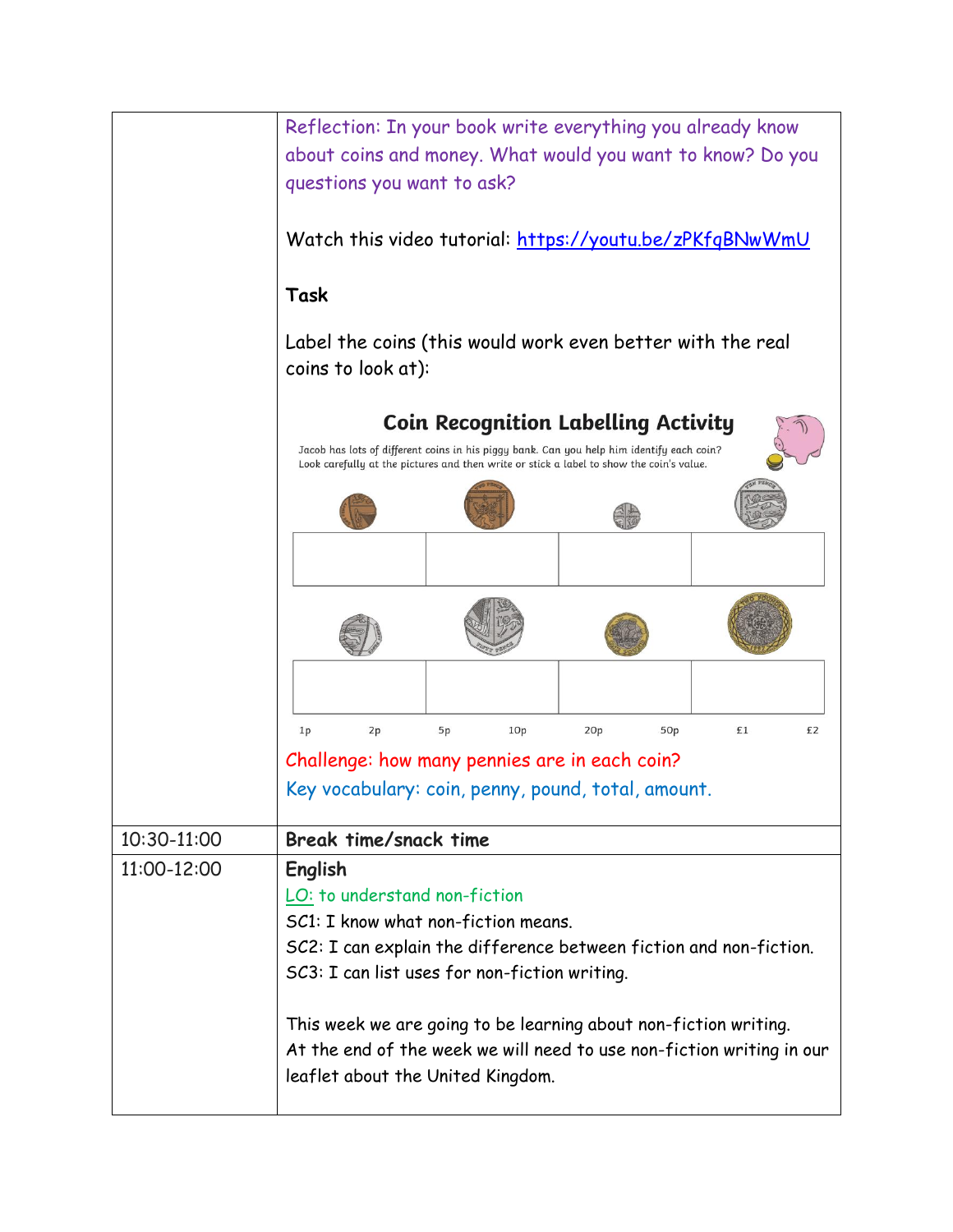So, what is non-fiction? Watch this video to find out the difference between fiction and non-fiction:

<https://www.bbc.co.uk/bitesize/articles/z7n4ydm>

How many different places can you think of where non-fiction writing is used?

*Example: a newspaper.* 

## Reflection:

- What does non-fiction mean?
- What is the difference between fiction and non-fiction?
- List some different ways non-fiction writing is used.
- Why do we use non-fiction writing?

Non-fiction is when we write about real life. We write about facts, these are things we know are true. *Example: London is the capital city of England.*

We know lots of facts about the UK and the countries in it. Watch this video about Edinburgh: <https://www.youtube.com/watch?v=z4dTWbFmIHw>

Task:

Watch the video (you may have to do this a few times). Write down 4 facts that you have learnt about Edinburgh.

To make this easier: write 2 facts

Challenge: is the story of the Loch Ness Monster fact or fiction? How do you know? Here is the video to remind you about the Loch Ness Monster: <https://www.youtube.com/watch?v=XtpYFODrz8Q>

Reflection:

- What have you learnt today that will help you to complete your leaflet at the end of the week?
- Have you got any questions?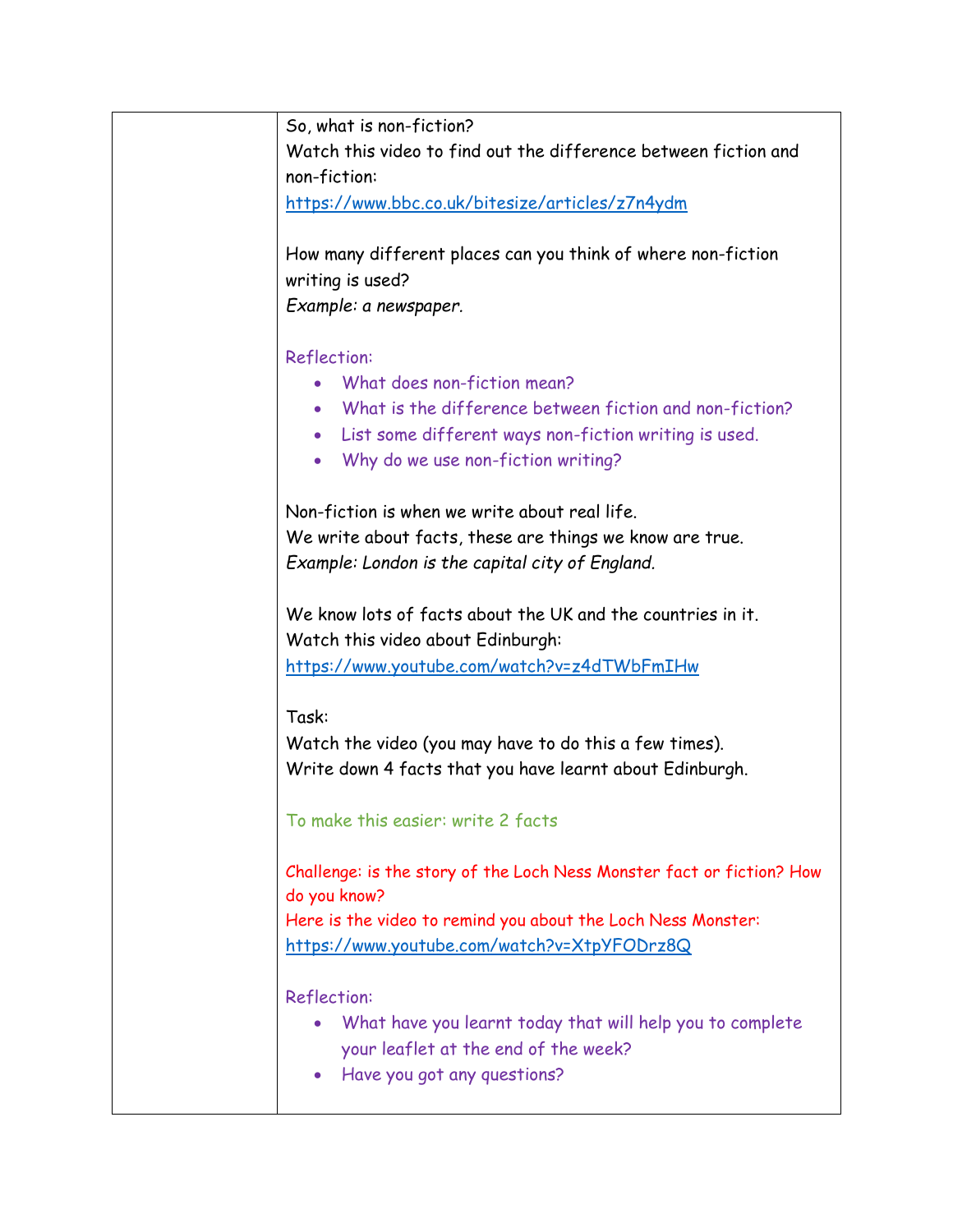|               | Key words: non-fiction, fiction, fact.                                                                                                                                                                                                   |
|---------------|------------------------------------------------------------------------------------------------------------------------------------------------------------------------------------------------------------------------------------------|
| $12 - 1:15$   | Lunch                                                                                                                                                                                                                                    |
| $1:15 - 1:30$ | Assembly                                                                                                                                                                                                                                 |
|               | <u> https://youtu.be/ZMrJudWnIjE</u>                                                                                                                                                                                                     |
| $1:30-2:30$   | PSHE - Worries                                                                                                                                                                                                                           |
|               | Sometimes we feel worried and scared about things. It is<br>completely normal to feel worried. Miss Cuss and Miss<br>Theobald even get worried sometimes.                                                                                |
|               | Watch this video:                                                                                                                                                                                                                        |
|               | https://www.bbc.co.uk/bitesize/clips/zk2w2hv                                                                                                                                                                                             |
|               |                                                                                                                                                                                                                                          |
|               |                                                                                                                                                                                                                                          |
|               | Here are 3 balloons, write your worries inside the balloons.                                                                                                                                                                             |
|               | When you have written your worries down, imagine that they<br>are floating away or being popped, just like balloons do.<br>Underneath write what makes you really happy.<br>It is ok to have worries and you can always talk to an adult |
|               | about them!                                                                                                                                                                                                                              |
| $2:30-3:00$   | Have a go at this measurement game:                                                                                                                                                                                                      |
|               | https://www.topmarks.co.uk/maths-games/measuring-in-cm                                                                                                                                                                                   |